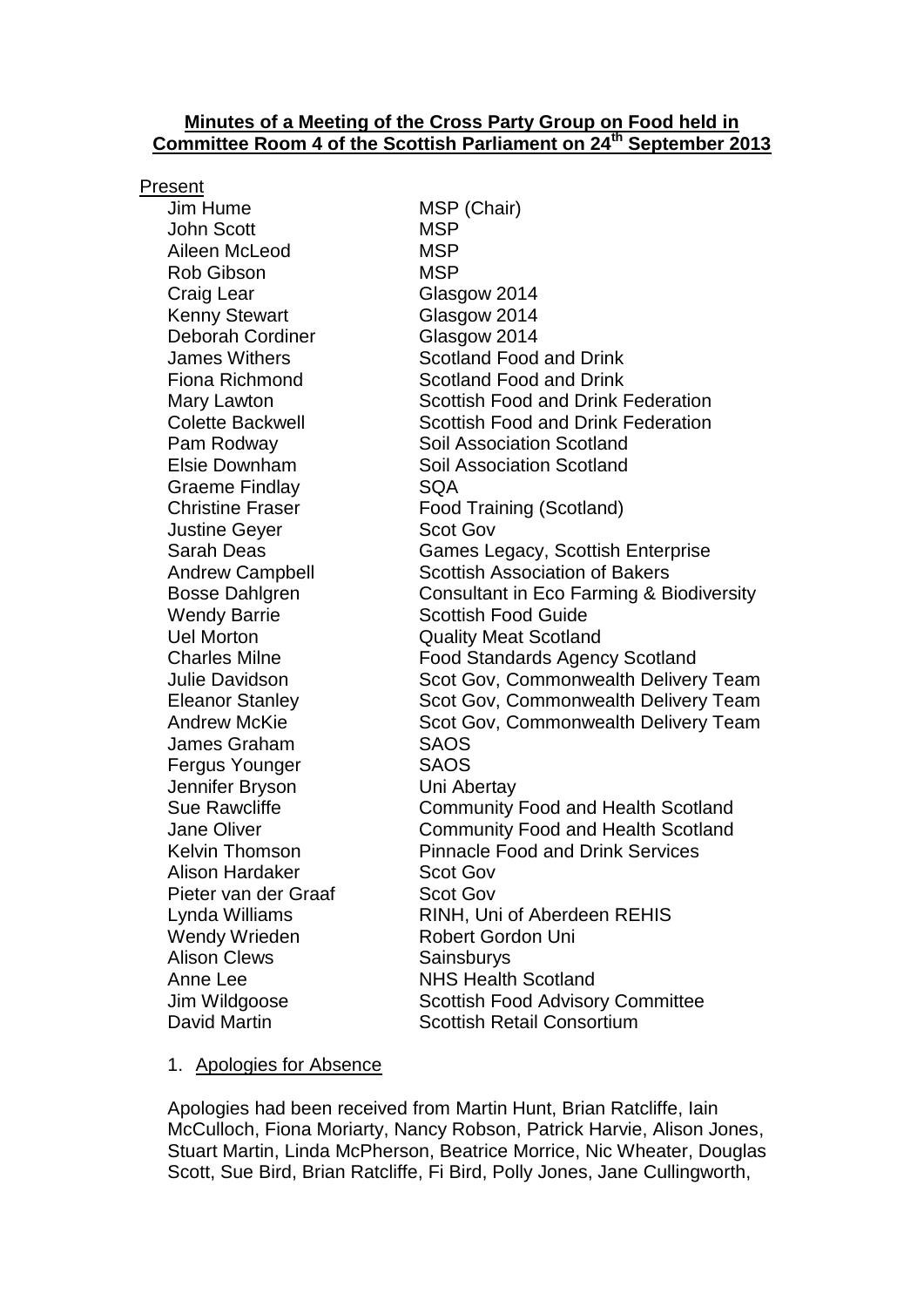Mary Cursiter, Susan Pryde, David Whiteford, Carol- Anne Alcorn, Julian Mercer, Marie-Amelie Viatte, Eve Keepax and Moyra Burns.

2. Minutes of the Last Meeting

These were proposed by Christine Fraser and seconded by Pieter van der Graaf.

3. Matters Arising

Following the detailed discussion at the last meeting, the minutes had been sent to Scottish Government (Health) as requested.

## 4. 2014-Scotland Welcomes the World

Craig Lear (CL) Head of Catering, Cleaning and Waste for 2014 Commonwealth Games gave a presentation on the challenges of providing 2 million meals.

James Withers (JW) CEO of Scotland food and Drink then spoke on how to make the most of the opportunities presented by the events in 2014.

Both of these presentations are attached to the minutes.

## **Open debate**

**John Scott MSP** asked about the opportunities to promote regional food and not just "Scottish" in a similar way to the French model. **JW** responded that this was something he thought athletes and spectators would want and appreciate. They were keen to support local companies and he thought Event Scotland would build on this and look for commercially viable and sustainable companies in the future.

**Jim Hume MSP** asked if there were still spaces for companies or whether contracts had been completed. **CL** said that there were opportunities. For catering tenders companies had been asked to sign up to the food charter to help deliver a legacy. They had been asked to say what percentage of their produce was Scottish and also for innovative ways of engagement. For example, they could provide a "signature" dish giving a taste of Scotland that CL could highlight. This had worked well in Canada. Menu concepts should be signed off by January/February so they could be worked on and developed further.

He stressed that they wanted something different from the London Olympics. He thought there was the challenge of logistics in delivering to a highly secure venue but suggested that some SMEs could also supply events outside the main venues.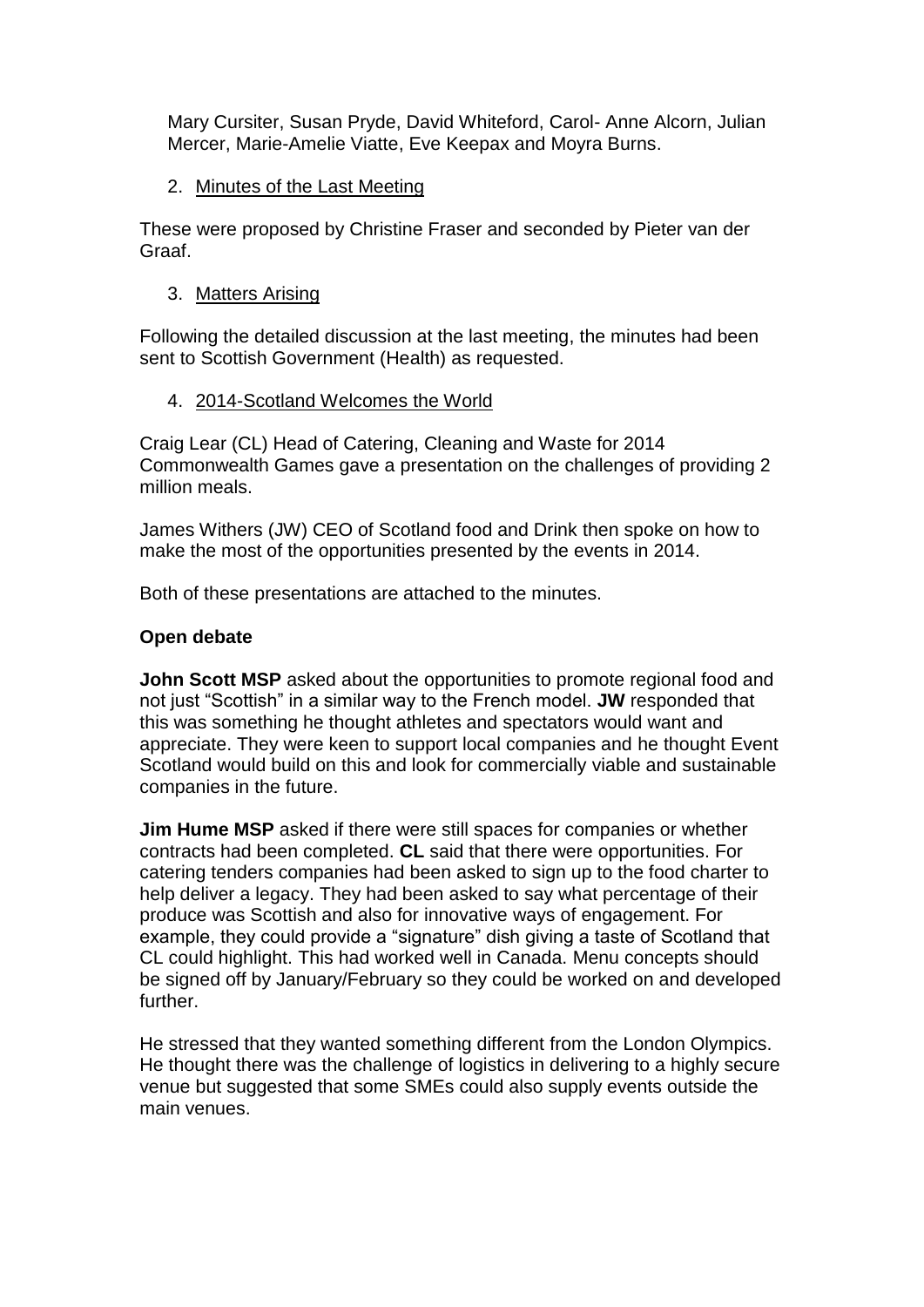**Uel Morton QMS** asked what the definition of "local" was.**CL** said from his perspective it was Scotland. **JW** agreed that there should be a focus on a national identity but this did not prelude showcasing regional food.

**Wendy Wrieden Robert Gordon University** asked whether there would be nutritional information on menus**. CL** said there would be macro nutrient information on each food item in the village. There would also be a desk with experts providing advice for the athletes as many travelled without dieticians. Outside the village at other venues there would be a chart at each concession giving information. He noted the different diets that they had to cater for, large amounts of rice, lentils and pasta were needed.

**Christine Fraser Food Training Scotland** noted that she had been informed by caterers that they were being asked to provide food hygiene certificates. **CL** stressed that having a good food management system in place was one of the criteria for supplying the Commonwealth Games.

**Anne Lee NHS Scotland** asked how the speakers saw the legacy of the Games beyond 2014.**JW** hoped that the food charter would be used for all events and that procuring Scottish food would be a first option. **CL** said he thought it would be important to carry out a review after the games and ask why some things had worked and others not. A way forward could be then be developed.

**James Graham SAOS** understood that the three big events were a good opportunity for the bigger companies. However he wondered what the reaction had been from SMEs who would find the investment and planning too complex and time consuming given that many were already stretched. **JW** thought that many SMEs were ambitious and would want to take part –for example by taking part in the provenance village. **CL** suggested that SMEs could take part in the connected festival in the Merchant City. The opportunities were there and SMEs needed to have faith and take them.

**Sue Rawcliffe Community Food and Health Scotland** asked about whether there would be a legacy for the communities and overcoming the barriers to eating well. JW responded that the [Think Local campaign](http://www.thinklocalscotland.co.uk/) was setting up new food trails and local events and had a community food fund. He thought communities should take the initiative.

**Wendy Barrie (Scottish Food Guide)** asked whether Scotland had the capacity to supply the Games and whether there would be a local budget. **JW**  thought the main issues were for particular groups –such as halal food and also poultry.

**John Scott MSP** asked if farmers and other relevant groups were being told about said this was such a huge opportunity. JW said he was speaking at a lot of events and there was the [website](http://www.scotlandfoodanddrink.org/2014-food-drink.aspx). He was happy to speak to other groups. He hoped the 2014 experience would give confidence and that there would be other big events staged in Scotland with more opportunities to showcase Scottish food and drink. He saw this year as a catalyst.